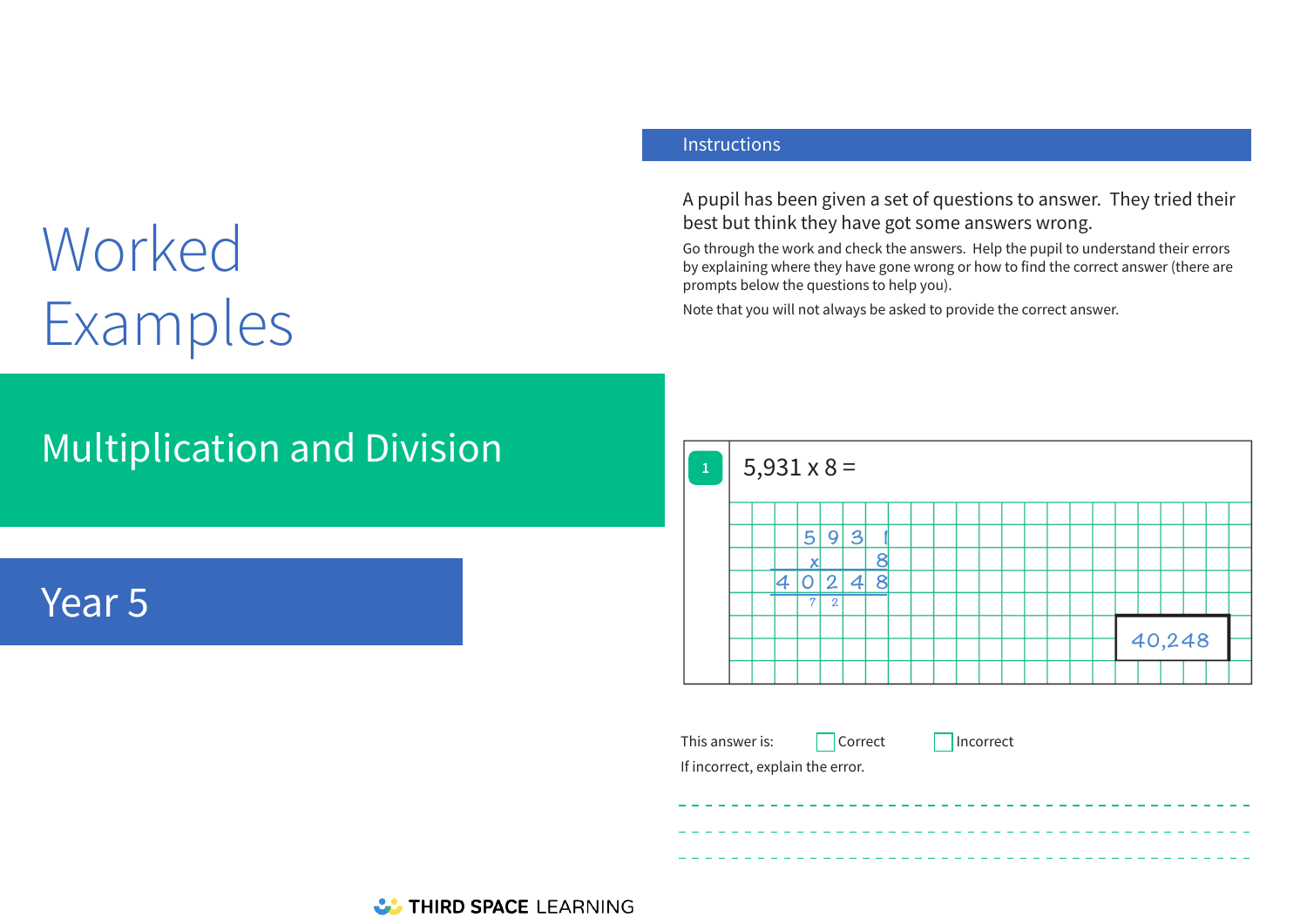#### Worked Examples Year 5 Multiplication and Division

| $\overline{2}$          | $3,794 \div 7 =$                                               |          |                        |                          |  |  |           |  |  |  |  |  |  | $\overline{4}$ |  | $8,217 \div 6 =$ |                                                     |                    |                     |                 |                |                                   |  |           |  |  |  |  |             |  |
|-------------------------|----------------------------------------------------------------|----------|------------------------|--------------------------|--|--|-----------|--|--|--|--|--|--|----------------|--|------------------|-----------------------------------------------------|--------------------|---------------------|-----------------|----------------|-----------------------------------|--|-----------|--|--|--|--|-------------|--|
|                         |                                                                | 73372914 |                        | 0 5 4 2                  |  |  |           |  |  |  |  |  |  |                |  |                  |                                                     |                    | 68 2 1 7            | 12021           |                |                                   |  |           |  |  |  |  |             |  |
|                         |                                                                |          |                        |                          |  |  |           |  |  |  |  |  |  |                |  |                  |                                                     |                    |                     |                 |                |                                   |  |           |  |  |  |  |             |  |
|                         |                                                                |          |                        |                          |  |  |           |  |  |  |  |  |  | 542            |  |                  |                                                     |                    |                     |                 |                |                                   |  |           |  |  |  |  | $1,202$ r 1 |  |
|                         | Explain how short division was used to solve this calculation. |          |                        |                          |  |  |           |  |  |  |  |  |  |                |  |                  | If incorrect, what should the answer be?            |                    |                     |                 |                |                                   |  |           |  |  |  |  |             |  |
| $\overline{\mathbf{3}}$ | $53 \times 26 =$                                               |          |                        |                          |  |  |           |  |  |  |  |  |  |                |  | $\sqrt{5}$       |                                                     | $8,405 \times 9 =$ |                     |                 |                |                                   |  |           |  |  |  |  |             |  |
|                         |                                                                |          |                        | $\vert 3 \vert$<br>5     |  |  |           |  |  |  |  |  |  |                |  |                  |                                                     |                    | $ \mathbf{8} $      | $\vert 4 \vert$ |                | 0 5                               |  |           |  |  |  |  |             |  |
|                         |                                                                |          | x 2 <br>$\overline{3}$ | $\overline{6}$<br>18     |  |  |           |  |  |  |  |  |  |                |  |                  |                                                     | $\overline{7}$     | X<br>$\overline{5}$ | $\overline{7}$  |                | $\overline{9}$<br>$3\overline{5}$ |  |           |  |  |  |  |             |  |
|                         |                                                                |          | 4 2                    | $+106$<br>$\overline{4}$ |  |  |           |  |  |  |  |  |  | 424            |  |                  |                                                     |                    | $\overline{3}$      | - 1             | $\overline{4}$ |                                   |  |           |  |  |  |  | 75,735      |  |
|                         |                                                                |          |                        |                          |  |  |           |  |  |  |  |  |  |                |  |                  |                                                     |                    |                     |                 |                |                                   |  |           |  |  |  |  |             |  |
|                         |                                                                |          |                        |                          |  |  |           |  |  |  |  |  |  |                |  |                  |                                                     |                    |                     |                 |                |                                   |  |           |  |  |  |  |             |  |
|                         | This answer is:<br>If incorrect, explain the error.            |          |                        | Correct                  |  |  | Incorrect |  |  |  |  |  |  |                |  |                  | This answer is:<br>If incorrect, explain the error. |                    |                     |                 | Correct        |                                   |  | Incorrect |  |  |  |  |             |  |